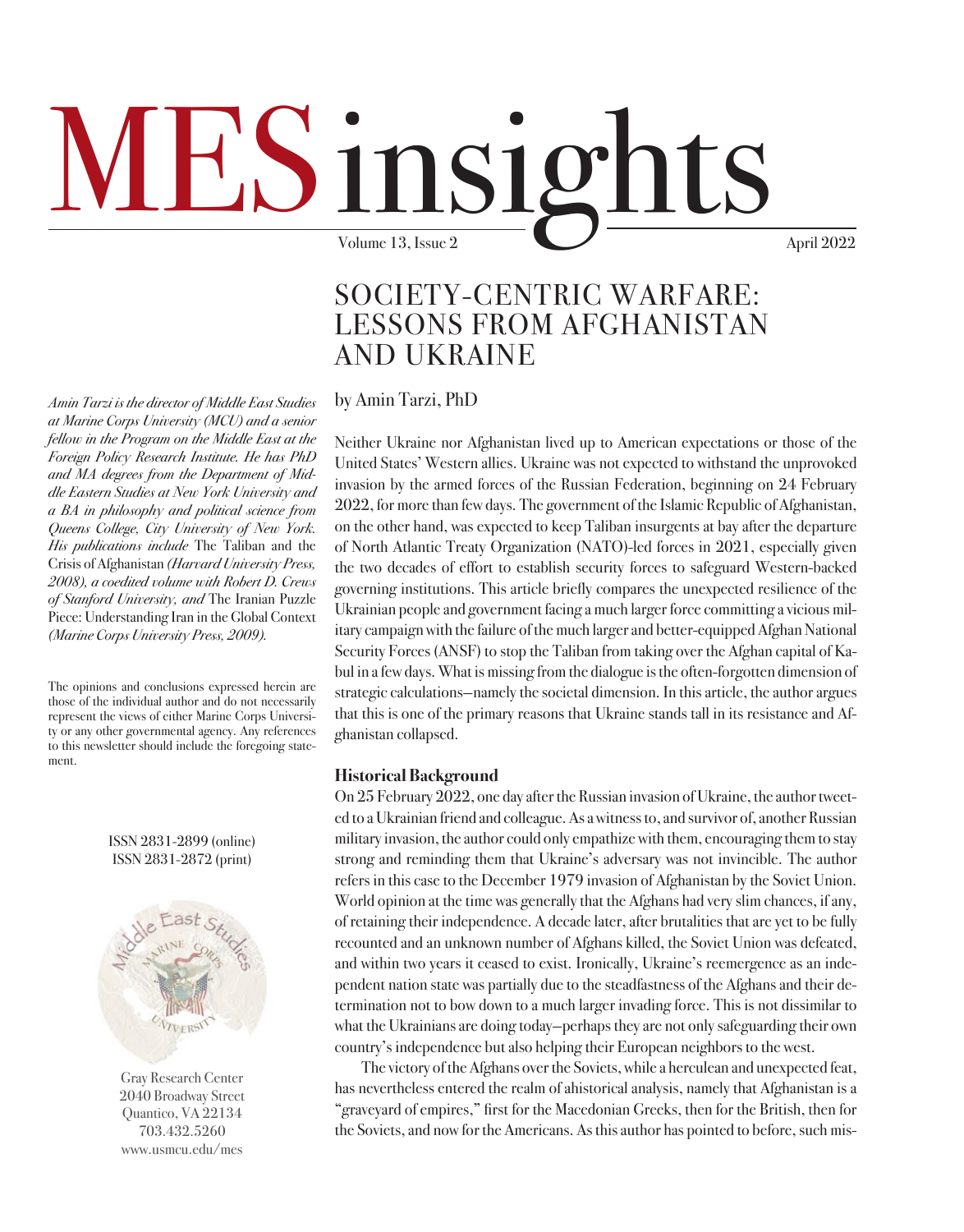reading of histories has led to strategic miscalculations and misunderstandings of the Afghan society, which in turn has led to inaccurate assessments of the role of the ANSF and the legitimacy of the Afghan government.<sup>1</sup>

Similar misunderstandings abound regarding Ukraine, such as the prevalent, if unspoken, belief that Ukraine was part of Russia, that the two nations were "siblings," or that linguistic links necessarily translated to societal co-optation of Ukraine by Russia. Such societal misreadings have been the reason behind the West's surprise at Ukraine's heroic defense of its national sovereignty.

#### **The Neglected Dimension of Strategy**

Prussian military theorist Carl von Clausewitz argued in the early nineteenth century that war consists of three "dominant tendencies"—namely the tendencies of people, the military and its leadership, and the government.<sup>2</sup> Writing more than a century later, military historian Michael Howard listed four dimensions for formulating successful strategies—the operational, the logistical, the social, and the technological. Howard lamented that twentieth-century strategists, neglecting Clausewitz's trinity, had forgotten the societal dimension of strategy and hyper-prioritized military materiel and numerical strength. Discussing the American Civil War, Howard argued that what proved to be the most important element to the North's ultimate success was the willingness of the local populations to support and sustain the Union forces. He attributed, in part, the North's "capacity to bring the largest and best-equipped forces into the operational theatre and maintain them there" to "the attitude of the people upon whose commitment and readiness for self-denial this logistical power ultimately depended."3 Drawing on Howard's argument, Ariel E. Levite and Jonathan (Yoni) Shimshoni write that most actors, whether state or nonstate, who are challenging the West today, including China, Russia, al-Qaeda, and others, have "adopted multifaceted strategies with society at the their core," adding that these "could be called society-centric strategies."4

#### **Looking at Afghanistan**

The United States' longest war ended in a debacle in August 2021. While much remains to be studied and evaluated to fully analyze what went wrong in Afghanistan, this author attributes the limited resistance to the Taliban's swift takeover, in part, to their longstanding focus on the people. The Taliban maintained the attitude and beliefs of the people as a central part of their strategy. On the side of U.S.- and NATO-led forces, the focus was less on the societal dimension of strategy and more on the technological and logistical

superiority of the ANSF, which was expected to carry forward the operational dimension of keeping a fragile Afghan government in place. This emphasis had proven successful in 2001, when the Taliban in Afghanistan were defeated by the initial U.S.-led military intervention. But that battle won did not determine long-term success of the war. Why not?

While most of the Taliban leadership moved across the border to Pakistan after the U.S.-led intervention, their rank and file mostly melted into the Afghan population in the country's south and southeast. Soon after, using terror and intimidation, the Taliban reemerged as a disruptive force, legitimizing their struggle by using enduring Afghan cultural schema, such as xenophobia, localism (including the local version of Islam) and independence, to regulate national emotions in rural parts of country, beginning with the south and southeast. This soon extended across population centers, enough to garner support for or, at least, a lack of will to resist their retaking the government.

Additionally, the Taliban learned from their humiliating defeat in 2001. Using the theoretical formulation presented by Roger D. Petersen of the Massachusetts Institute of Technology, the shock of the Taliban's swift defeat by the overwhelming U.S.-led intervention force produced an emotional "push-factor," forcing the Taliban to accept the status quo of the end of their movement. However, ideology become their "pull-factor," providing the Taliban with new strategic options and "beliefs about possibilities for action." According to Petersen, emotion does "far more than simply push people" to accept the status quo that, in the case of the Taliban, was the complete destruction of their regime and dismantlement of their movement.<sup>5</sup> Emotions, in fact, allow for the solidification of ideologies that can mobilize society as part of a military strategy. With ideologies such as nationalism and jihadism, emotional shocks (e.g., the presence of non-Muslim foreign forces in Afghanistan) provided an opportunity to construct a narrative about who the enemy was. In this narrative, those Afghans who supported the foreign forces, namely the Afghan government and the ANSF, were considered foreign and non-Islamic elements, no matter that they were Afghans and Muslims.

Several factors allowed this Taliban narrative to take hold among a large segment of the Afghan people. Chief among these factors was the acceptance by the highest authorities of the Afghan government from the outset that most members of the Taliban were "real and honest sons" of Afghanistan, which served to legitimize the overarching Taliban claim that their resurgence was to safeguard the country's independence and Islamic faith.<sup>6</sup> Additionally, the Taliban portrayed an aura of honesty and modesty, living out their role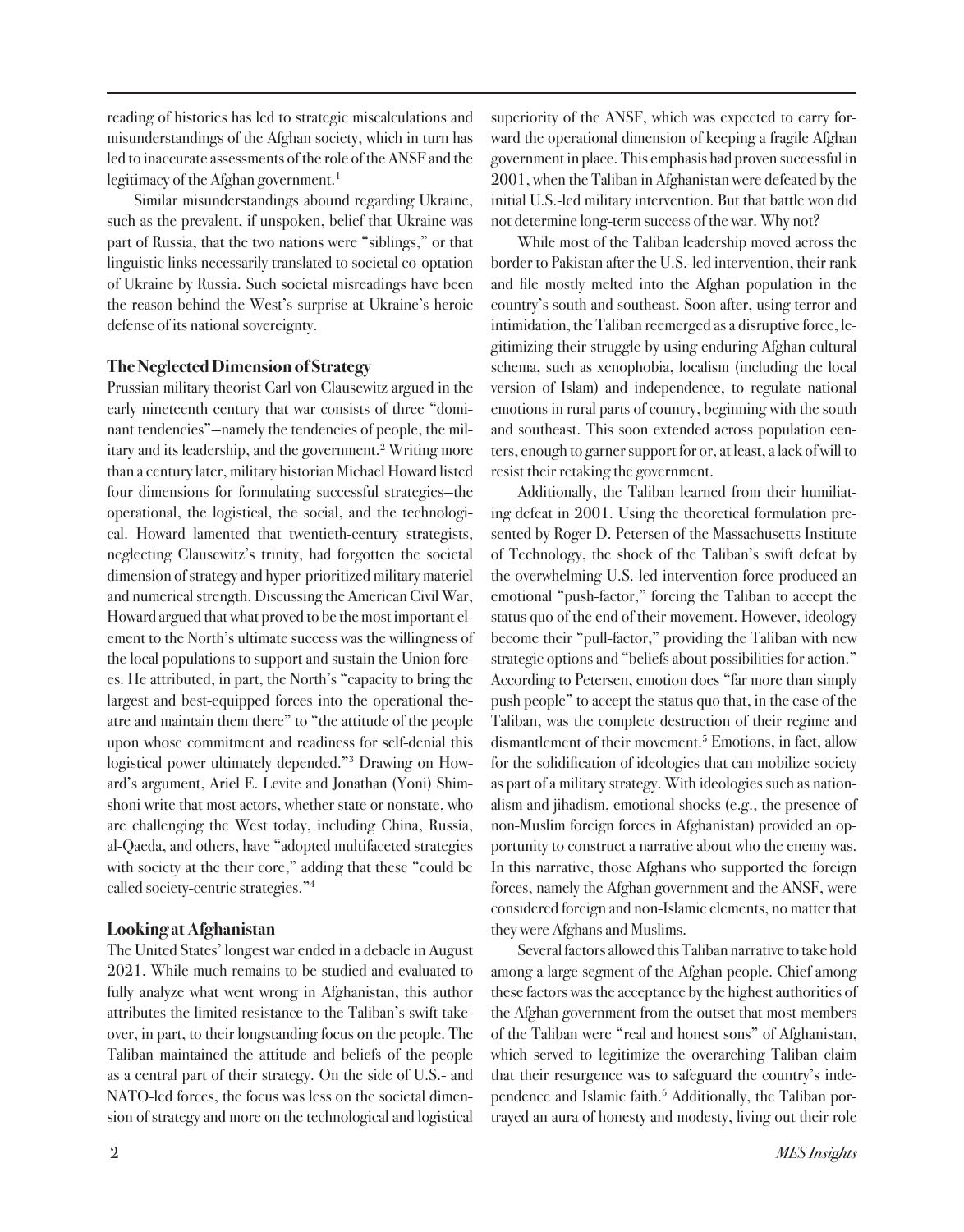as "real and honest sons" of Afghanistan. This was in sharp contrast to the pervasive blatant corruption and unabashed display of wealth by a large segment of the Afghan officialdom, which distanced these elites from ordinary Afghan citizens who were struggling economically. Finally, the Afghan government, especially following the presidential elections of 2014, was a dysfunctional and disunited internationally negotiated arrangement that undermined the internationally backed democratic 2004 Constitution of Afghanistan as well as the hopes and aspirations of the people for transparency. According to Scott S. Smith, director of Afghanistan and Central Asian Programs for the United States Peace Institute, the 2014 elections not only silenced the voice of "ordinary people" but also thwarted the "minimalist goal of preserving the constitution as a set of rules for elite pact-making."7 There are also many other factors for the failure of the ANSF and the Afghan government that fall outside the scope of this article.

#### **Population-Centric Strategies of the Taliban**

The Taliban's strategies from the outset had the people and societal dimensions of warfare at their core. Using the weakness of Afghan governmental systems to their advantage, the Taliban managed to bring disenchanted, more conservative, and rural populations to their side using three broad and intertwined methods. First, they showcased their piety and portrayed themselves as true guardians of Afghanistan's independence. Ironically, the oft-repeated "graveyard of empires" allegory increased the Taliban's standing among an increasing number of people. Second, the Taliban used managed violence to demonstrate the inability of the Afghan government to protect its people and dispensed swift and uncorrupted justice, contrasting official performance in this arena. Third, while there is not enough material to examine the leadership qualities of the Taliban, the lack of leadership in the Afghan government can be clearly illustrated by the escape of President Ashraf Ghani on 15 August 2021, as Kabul fell to the Taliban. Ghani's flight from Afghanistan decapitated the highly centralized security system while also solidifying the Taliban's narrative of the "outsider status" of the Afghan elite.

#### **A Brief Look at Ukraine**

Russia's strategies before and in the aftermath of its invasion of Ukraine in February 2022 will be scrutinized by Western and other analysts for longer periods of time than the winning strategies of the Taliban in Afghanistan. Regardless of the outcome of Russia's invasion of Ukraine, the resistance of the Ukrainians has reconfirmed the Clausewitzian trinity

—that an accountable and legitimate government leading an effective military with the backing of the society is a winning strategy for warfighting. Of course, there are other factors, such as the logistical and technological dimensions that Howard describes, also at play here that will keep those analyzing Russian performance in Ukraine busy for many years.

Before the Kremlin decided to invade Ukraine, Levite and Shimshoni wrote that "Russia's contemporary non-linear-warfare doctrine, in keeping with the tsarist, and even more so, Soviet-Leninist strategic tradition, reflects a society-centric paradigm." Russia has applied elements of this pattern in Chechnya, Crimea, Donbas, and Syria and includes "extensive meddling in U.S. and Western European society and politics."<sup>8</sup> Yet, Russia seems to not have done this in Ukraine. The key to Ukrainian resistance during the initial two months of the Russian invasion has been the societal dimension, which includes Russia's misunderstanding of the nature of the Ukrainian people and misreading of the legitimacy that Ukraine's democratically elected president Volodymyr Zelenskyy enjoys within the Ukrainian society.

#### **Conclusion**

The West's notions about the world are being contested by active and diverse players. Awakening to this reality and tackling these threats require an honest and thorough reexamination of the basic strategic assumptions that the West has made regarding Afghanistan for 20 years and is now making about Ukraine to ensure that in future engagements, the West is better informed and positioned to shape the conditions on the ground to meet its strategic objectives. It would be beneficial if Western strategists paid more heed to Howard's lament and Clausewitz's wisdom and rebalanced the scales in their analysis to position the societal dimension on an even footing with the other components of warfighting.

#### ENDNOTES

- 1. See Amin Tarzi, "Transition in Afghanistan: Lessons from the Past," Middle East Studies *Insights* 4, no. 2 (March 2013).
- 2. Brian Cole, "Clausewitz's Wonderful Yet Paradoxical Trinity: The Nature of War as a Complex Adaptive System," *Joint Forces Quarterly* 96 (1st Quarter 2020): 42–49.
- 3. Michael Howard, "The Forgotten Dimensions of Strategy," *Foreign Affairs* 57, no. 5 (Summer 1979): 977.
- 4. Ariel E. Levite and Johnathan (Yoni) Shimshoni, "The Strategic Challenge of Society-Centric Warfare," *Survival: Global Politics and Strategy* 60, no. 6 (December 2018–January 2019): 92, https://doi.org/10.1080/00396338.2018.154 280. The author is grateful to Dr. Levite for inviting them to the Emotions and Strategy Workshop held in Israel in November 2021, where the author presented Afghanistan as a case study in society-centric warfare.